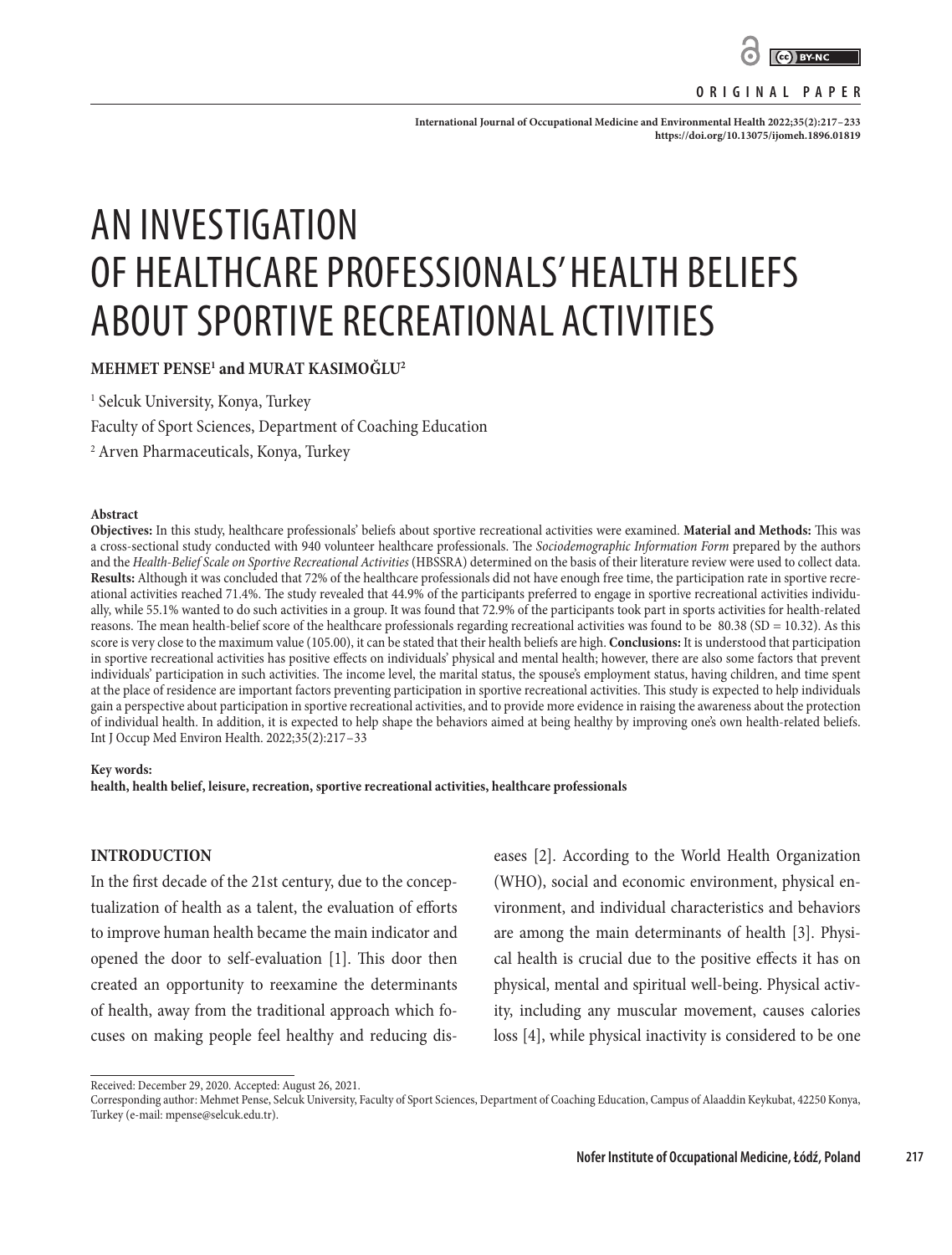of the biggest public health problems of the 21st century and is seen as the fourth risk factor for death among all other causes [5]. In fact, the lack of physical activity accounts for 6% of deaths worldwide, while a previous study reported this percentage to be 9% [6]. Moreover, 31% of adults in the world are physically inactive, and approx. 3.2 million deaths a year are due to physical inactivity [7].

It was found that 28.6% of all people living in the EU countries engaged in no physical activity, while 71.4% were considered active enough [6,8]. In Greece, the percentage of inactive people reaches 38.1% while Sweden (12.4%), the Netherlands (14.9%) and Finland (15.9%) have the lowest percentages of physical inactivity [8]. The new Physical Activity Strategy for the WHO European Region (2016–2025) aims to take action to encourage people to engage in more physical activity, regardless of their gender, age, income, nationality etc. [9].

Healthcare professionals are a group assuming a physically and mentally heavy burden. Because of working shifts, performing challenging tasks, and family issues, they may not plan or perform physical activity. As stated in literature, healthcare professionals cannot get enough exercise and they also eat unhealthy food, are prone to alcohol abuse, and suffer from burnout [10]. A study examining the physical activity status of healthcare professionals revealed very high levels of inactivity, which was considered to be highly alarming [11]. There is ample evidence showing the health benefits of physical activity. Regular physical activity has been associated with a considerable decrease in premature mortality and in risks for more than 25 chronic medical conditions [12,13]. Most of the international physical activity guidelines recommend reaching the target of 150 min of moderate-to-vigorous physical activity per week [13] since physical activity reduces the risk of diabetes, cardiovascular disease and cancer, and affects mortality rates by influencing some health indicators such as the body mass index [14].

The Health-Belief Model (HBM) is used to investigate the foundation of and barriers to a person's participation in programs focusing on prevention of diseases and promotion of a healthy lifestyle [15]. With this model, behaviors can be predicted according to constructs such as perceived susceptibility (one's beliefs about the chances of catching a disease or a harmful condition related to a specific behavior), perceived seriousness (a belief which can be harmful as a result of a specific behavior), perceived benefits (benefits to risk reduction of catching a disease or a harmful condition related to a specific behavior), perceived barriers (beliefs which can be real or imaginary and their costs regarding new behavior), cues to action (forces that make one feel the necessity to take action), and self-efficacy (feeling confident in having the ability to perform a behavior) [16].

Today, intensive studies are carried out on reducing the negative effects of various diseases or on what people should do before they develop an illness. The focus of these studies is the behaviors people should adopt and exhibit to improve their health beliefs and to protect their health. The HBM includes studies that explain this situation. Over the past 2 decades, the HBM has been expanded compared to other frameworks and has been used to support interventions in changing health behaviors [17,18].

It is emphasized that recreational exercises are seen as a preventive health service and are attached greater value day by day [19]. It has also been stated that the material and moral losses experienced during the resolution of the increasing health complaints caused this issue to be included in the health agenda. The widespread use of health behaviors in society brings with it some individual and social benefits in the long run. In a study conducted on healthcare professionals, it was emphasized that healthcare professionals are in a strategic position to increase the awareness of the population about adopting an active lifestyle [20].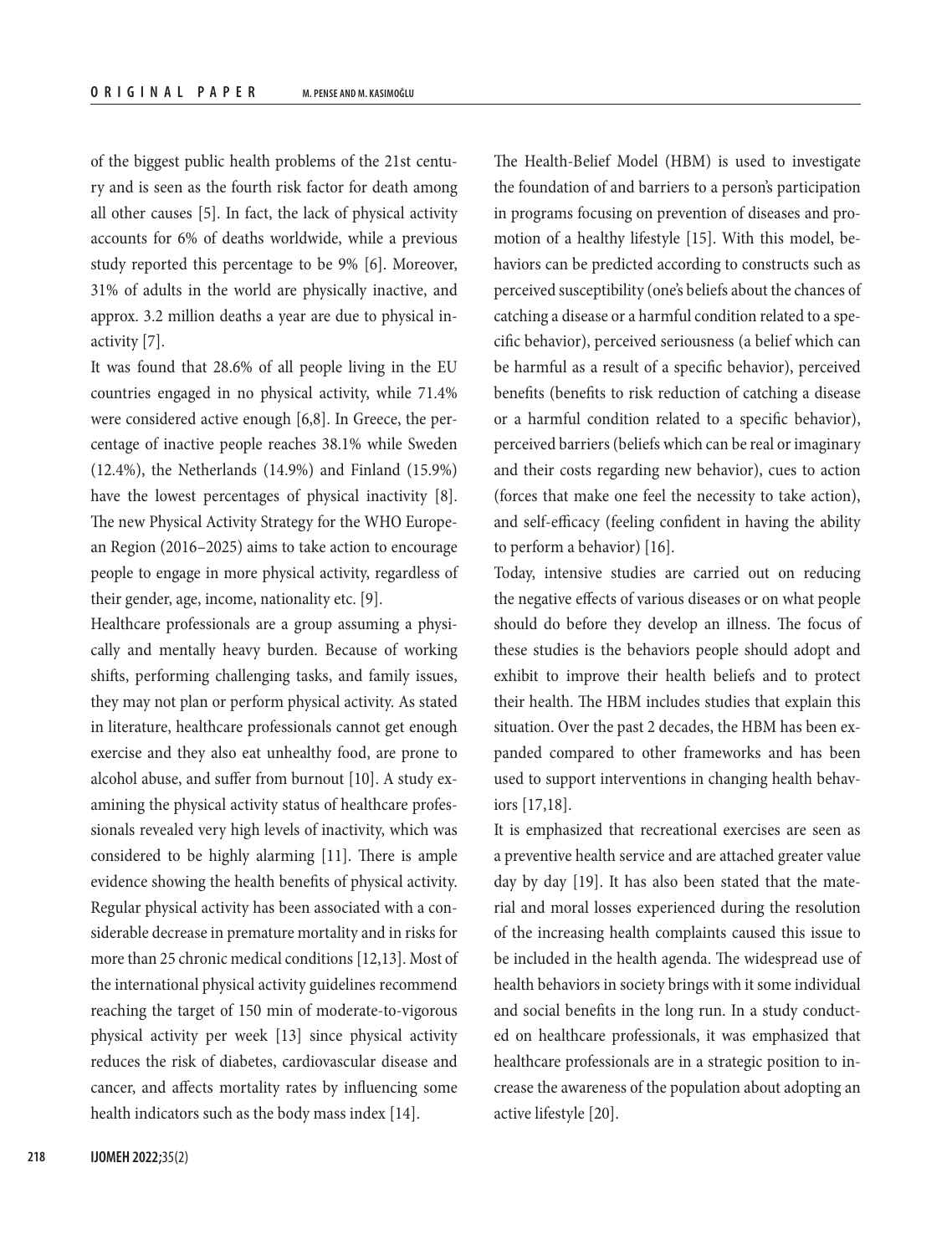For this reason, the beliefs of healthcare professionals about sportive recreational activities need to be investigated. This study was designed to determine the health beliefs of these professionals, who are said to be in a strategic position when it comes to adapting to an active lifestyle.

## **MATERIAL AND METHODS**

#### **Participants**

The subjects of this study were randomly selected from health institutions in 4 different cities of the Central Anatolia Region, Turkey, where the second author of the article is the regional manager of a private pharmaceutical company. While 90% of these institutions are state hospitals, university hospitals or family medicine institutions, which are public entities, 10% are private hospitals. The inclusion criteria of the participants included being a healthcare professional over 18 years of age and being currently on duty. The group of healthcare professionals consisted of 344 medical specialists from different branches, 399 nurses working in inpatient services, and 197 health officers. They all volunteered to participate in the study.

## **Study design**

The scales were delivered to the healthcare professionals as hard copies and were collected after they responded to the questions. In this way, a response rate of 100% was achieved.

The confidentiality of all the participants and information was ensured by keeping all the subjects anonymous in accordance with the European data protection regulations. The authors declare the absence of any conflicts of interest. Ethical approval was obtained from Selçuk University, Faculty of Sport Sciences, Non-Interventional Research Studies Ethics Committee (decision No. 83, date of meeting: 12.12.2020) and compliance with the fundamental principles set out in the Declaration of Helsinki was ensured.

The healthcare professionals who participated in the study were aged 18–66 years, and their age was determined to be M±SD 32.74±8.85. Although 72% of the healthcare professionals stated that they did not have enough leisure time, the rate of participation in sportive recreational activities was found to be 71.4%. It was also observed that the rates of those who preferred to participate in sportive recreational activities individually or in a group were almost equal (44.9–55.1%), and 72.9% of the participants reported that they engaged in sports activities for healthrelated reasons (Table 1).

#### *Sociodemographic Information Form*

The *Sociodemographic Information Form*, which includes 13 items and which was prepared by the researchers, was used to collect the participants' personal information such as age, gender, occupational categories, the marital status, the spouse's employment status, having children, the monthly income level, the place of residence, time spent at the place of residence, participation in sportive recreational activities, participation preference, participation reason, and the status of having adequate leisure time.

#### *Health-Belief Scale*

#### *on Sportive Recreational Activities*

In 2013, Ertüzün et al. [19] developed the *Health-Belief Scale on Sportive Recreational Activities* (HBSSRA), which is a Likert-type scale consisting of 5 sub-dimensions and 21 questions [19]. The sub-dimensions are as follows: *Perceived seriousness* (items: 1, 11, 13, 19, e.g., "Participating in leisure-time physical activities is vital for all of my body functions"), *Perceived barriers* (items: 2, 8, 12, e.g., "I am afraid of being injured while participating in sportive recreational exercises"), *Physical benefit* (items: 3, 9, 14, 16, e.g., "I believe that my excretory system works more regularly when I do sportive recreational exercises"), *Psychosocial benefit* (items: 4, 5, 7, 10, 18, 20, e.g., "I believe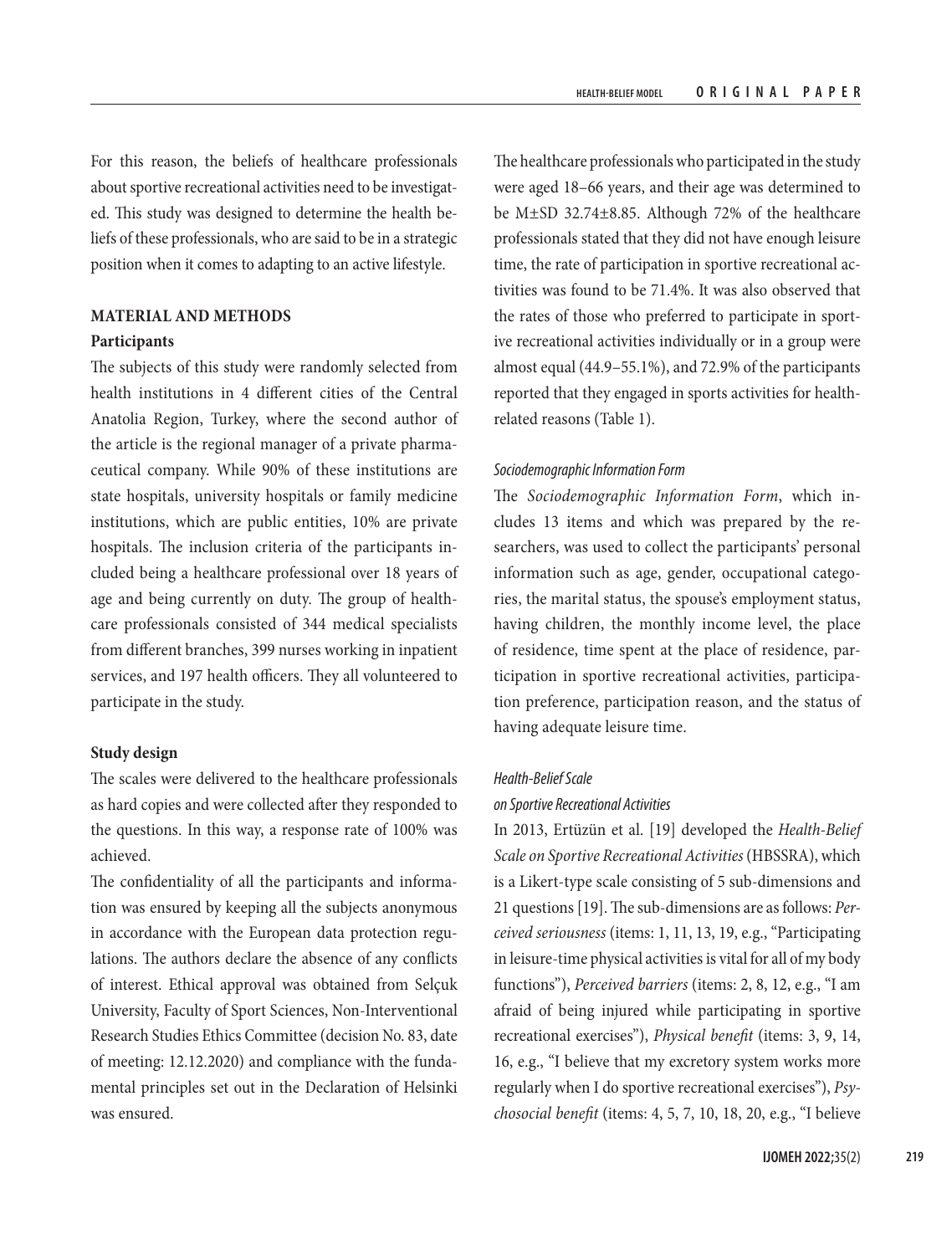| Variable                             | Participants<br>$(N = 940)$ |      |  |
|--------------------------------------|-----------------------------|------|--|
|                                      | n                           | $\%$ |  |
| Age                                  |                             |      |  |
| 18-22 years                          | 123                         | 13.1 |  |
| $23 - 28$ years                      | 235                         | 25.0 |  |
| $29 - 35$ years                      | 237                         | 25.2 |  |
| $36 - 45$ years                      | 268                         | 28.5 |  |
| $\geq$ 46 years                      | 77                          | 8.2  |  |
| Gender                               |                             |      |  |
| female                               | 500                         | 53.2 |  |
| male                                 | 440                         | 46.8 |  |
| <b>Occupation</b>                    |                             |      |  |
| doctor                               | 344                         | 36.6 |  |
| nurse                                | 399                         | 42.4 |  |
| health officer                       | 197                         | 21.0 |  |
| <b>Marital status</b>                |                             |      |  |
| married                              | 611                         | 65.0 |  |
| single                               | 329                         | 35.0 |  |
| Spouse's employment status           |                             |      |  |
| yes                                  | 503                         | 53.5 |  |
| n <sub>0</sub>                       | 437                         | 46.5 |  |
| Having children                      |                             |      |  |
| yes                                  | 530                         | 56.4 |  |
| n <sub>0</sub>                       | 410                         | 43.6 |  |
| <b>Total income level</b>            |                             |      |  |
| $<$ TL 1500                          | 65                          | 6.9  |  |
| TL 1500-2500                         | 167                         | 17.8 |  |
| TL 2501-4000                         | 286                         | 30.4 |  |
| $>\!\!7L$ 4000                       | 422                         | 44.9 |  |
| Residence                            |                             |      |  |
| metropolitan area                    | 535                         | 56.9 |  |
| province                             | 293                         | 31.2 |  |
| district                             | 94                          | 10   |  |
| village, town, etc.                  | 18                          | 1.9  |  |
| Time spent at the place of residence |                             |      |  |
| $<$ 1 year                           | 65                          | 6.9  |  |

**Table 1.** Sociodemographic characteristics of healthcare professionals on active duty in 4 provinces of the Central Anatolia Region, Turkey, 2020

| Variable                         | Participants<br>$(N = 940)$ |      |  |
|----------------------------------|-----------------------------|------|--|
|                                  | n                           | $\%$ |  |
| $1-2$ years                      | 105                         | 11.2 |  |
| $2-3$ years                      | 185                         | 19.7 |  |
| >3 years                         | 585                         | 62.2 |  |
| Sportive recreational activities |                             |      |  |
| participation                    |                             |      |  |
| yes                              | 671                         | 71.4 |  |
| n <sub>0</sub>                   | 269                         | 28.6 |  |
| participation preference         |                             |      |  |
| individual                       | 422                         | 44.9 |  |
| group                            | 518                         | 55.1 |  |
| participation reason             |                             |      |  |
| social circle                    | 175                         | 18.6 |  |
| health                           | 685                         | 72.9 |  |
| other                            | 80                          | 8.5  |  |
| Adequate leisure time            |                             |      |  |
| yes                              | 263                         | 28   |  |
| n <sub>0</sub>                   | 677                         | 72   |  |

TL – Turkish lira.

that recreational exercises have positive effects on my mental health"), and *Self-efficacy* (items: 6, 15, 17, 21, e.g., "For participating in recreational exercises, I sacrifice from my economic condition"). The participants' answers to the scale questions were evaluated over total points. The scale does not include reverse items. The Cronbach's α of the scale was 0.88 for all the items. The Cronbach's α coefficient was determined as 0.86 in this study.

#### **Data analysis**

In the data analysis, the frequency and percentage distributions of the participants' sociodemographic information and the descriptive statistics for the HBSSRA sub-dimensions were examined. Whether the variables showed normal distribution or not was determined by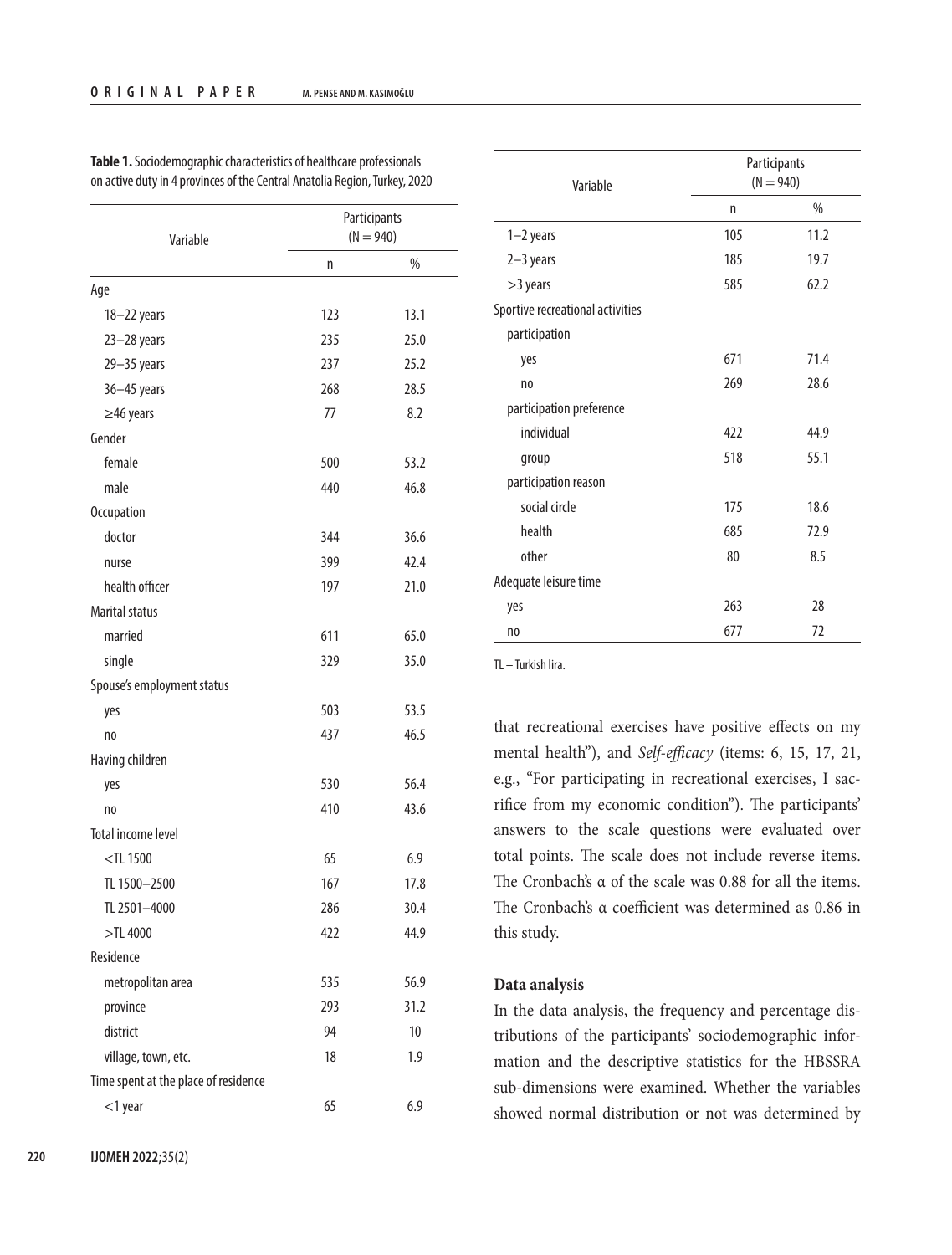analyzing the kurtosis and skewness test values [21,22]. The HBSSRA sub-dimensions and the sociodemographic information with >2 choices were compared with the oneway analysis of variance (ANOVA) test, while the independent sample t-test was used for the sociodemographic information with 2 choices. The  $\chi^2$  test was used to determine the relationships between sociodemographic information. The Tukey (*post hoc*) test was used to determine the differences between the groups. The level of significance was accepted as  $p < 0.05$ .

The kurtosis and skewness test results revealed that the HBSSRA sub-dimension scores of the participants showed normal distribution. In addition, when the total scores of all sub-dimension items were examined, the health beliefs of the participants regarding recreational activities was found to be M±SD 80.38±10.32, which was very close to the maximum value (105.00) (Table 2).

## **RESULTS**

### **The relationship**

### **between demographic characteristics**

The results of the  $\chi^2$  test regarding the relationship between the participants' demographic characteristics indicate that there is no significant relationship between participation in sportive recreational activities and age, occupation, the marital status, having children, the income level, and time spent at the place of residence. However, a significant relationship was observed between participation in sportive recreational activities and gender, the spouse's employment status, the place of residence, participation preference, the participation reason, and having adequate leisure time.

Overall, 71.4% of the participants stated that they took part in sportive recreational activities. When the participation rates of the healthcare professionals in sportive recreational activities were examined (doctors: 69.8%, nurses: 69.9%, health officers: 77.2%), it was observed that there were no significant differences between them.

| Variable              |      | <b>HBSSRA</b> score |                  |  |  |
|-----------------------|------|---------------------|------------------|--|--|
|                       | min. | max                 | $M \pm SD$       |  |  |
| <b>HBSSRA</b> total   | 21   | 105                 | $80.38 + 10.32$  |  |  |
| Perceived seriousness | 4    | 20                  | $16.24 \pm 2.31$ |  |  |
| Perceived barriers    | 3    | 15                  | $11.17 + 2.07$   |  |  |
| Physical benefit      | 4    | 20                  | $16.18 \pm 2.34$ |  |  |
| Psychosocial benefit  | 6    | 30                  | $23.34 \pm 3.69$ |  |  |
| Self-efficacv         | 4    | 20                  | $13.45 \pm 3.52$ |  |  |

**Table 2.** The total scores and sub-dimension scores on the *Health-Belief Scale on Sportive Recreational Activities* (HBSSRA) in the study among healthcare professionals on active duty in 4 provinces of the Central Anatolia Region, Turkey, 2020

Thus, no significant difference was found between healthcare occupational categories and participation in sportive recreational activities.

It was determined that 68.2% of the female participants and 75% of the male participants took part in these activities. It was further established that this difference was statistically significant and men participated in sportive recreational activities at a higher rate than women (Table 3).

While 82.9% of the healthcare professionals who had enough leisure time participated in the activities, 17.1% did not. In addition, it was observed that 66.9% of those who said they did not have enough leisure time participated in the activities. These results indicate that having adequate leisure time is not a major factor when it comes to the healthcare professionals' participation in sportive recreational activities.

It was also found that 68% of the participants whose spouses worked did sportive recreational activities, while 75.2% of those whose spouses did not work engaged in such activities. These findings point to a significant relationship between participation in sportive recreational activities and the spouse's employment status.

It was further revealed that there was a significant relationship between the participants' place of residence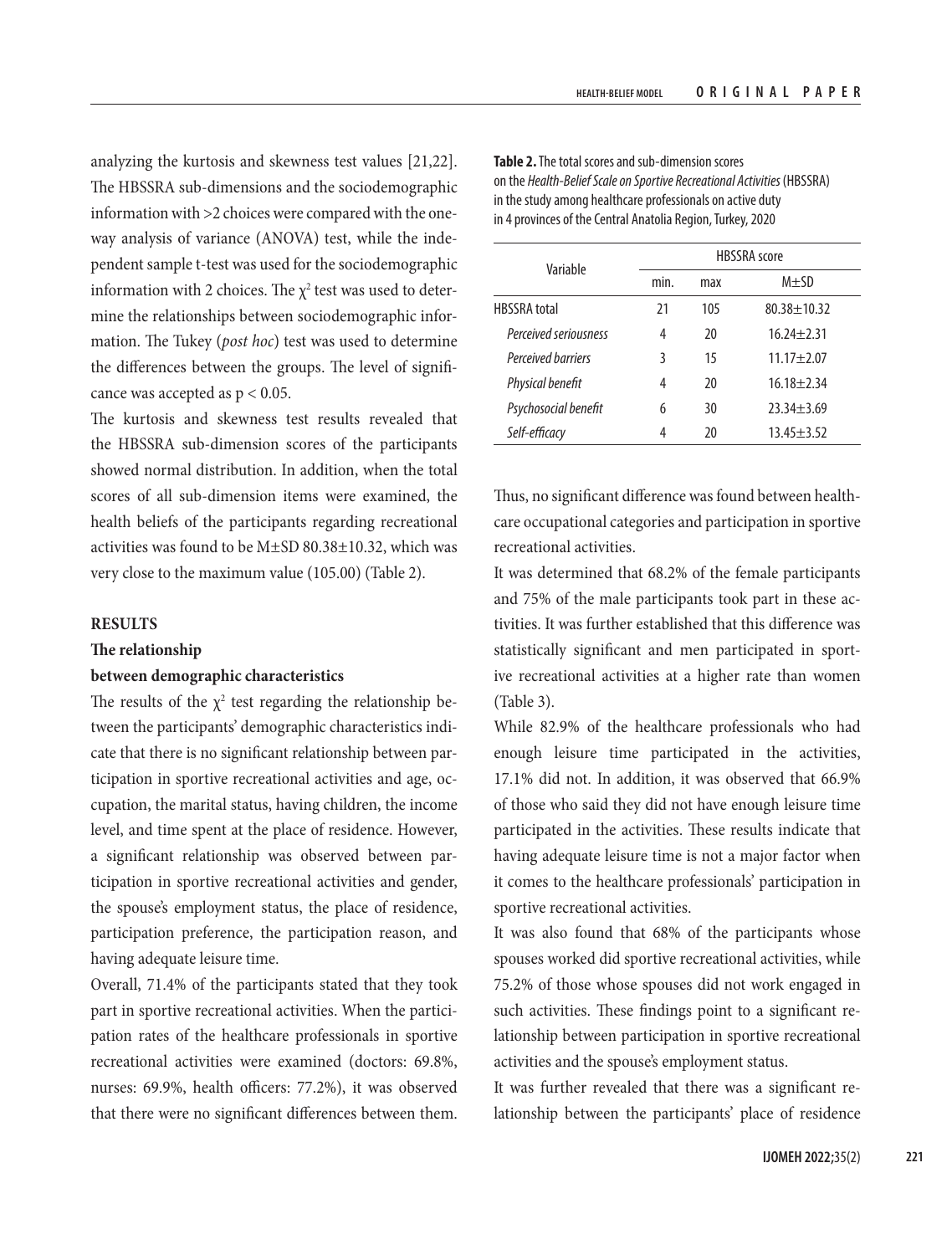| Variable                         |            | Participants<br>$(N = 940)$<br>[n (%)] |                      |       | D    |
|----------------------------------|------------|----------------------------------------|----------------------|-------|------|
|                                  | total      | females<br>$(N = 500)$                 | males<br>$(N = 440)$ | $X^2$ |      |
| Sportive recreational activities |            |                                        |                      | 5.298 | 0.02 |
| participating                    | 671(71.4)  | 341 (68.2)                             | 330 (75.0)           |       |      |
| not participating                | 269 (28.6) | 159 (31.8)                             | 110(25.0)            |       |      |

**Table 3.** The  $\chi^2$  test results pertaining to the relationship between gender\* and participation in sportive recreational activities\*\* in the study conducted among healthcare professionals on active duty in 4 provinces of the Central Anatolia Region, Turkey, 2020

 $*$  Female – 1, male – 2.

\*\* Yes  $-1$ , no  $-2$ .

and their participation in sportive recreational activities. More specifically, 76.6% of those who lived in metropolitan areas, 65.2% of those residing in a province, 63.3% of those residing in a district, and 55.6% of those residing in a village, participated in sportive recreational activities.

A significant relationship was found between participation in sportive recreational activities and participation preferences. Namely, 74.9% of the healthcare professionals who did sportive recreational activities preferred doing these activities individually, while 68.5% stated that they preferred doing group activities.

A statistically significant relationship was found between the participation preferences of those healthcare professionals who participated in sportive recreational activities. It was determined that 79.4% participated in sportive recreational activities for social environment reasons, 70.7% for health-related reasons, and 60% for other reasons.

# **Evaluation of the differences between demographic characteristics and the HBSSRA sub-dimension scores**

When the ANOVA comparison results of the HBSSRA sub-dimension scores of the participants and their demographic characteristics were examined, it was found that there was no statistically significant relationship between gender and any of the HBSSRA sub-dimensions.

A significant difference was found between the age factor and the *Psychosocial benefit* sub-dimension, observed in the 18–22 years and 23–28 years age groups.

As a result of the comparison of the income level and the HBSSRA sub-dimensions, some significant differences were found as regards *Perceived seriousness*, *Perceived barriers*, *Physical benefit* and *Psychosocial benefit*. No difference was found in the *Self-efficacy* subdimension.

It was further revealed that there were some significant differences between the reasons for participating in sportive recreational activities and the *Perceived seriousness*, *Physical benefit* and *Psychosocial benefit* sub-dimension scores (Table 4).

In addition, significant differences were noted between the marital status factor, and the *Perceived barriers* and *Psychosocial benefit* sub-dimension scores. Furthermore, statistically significant differences were found between participation in sportive recreational activities and the scores of *Perceived seriousness* and *Perceived barriers* sub-dimensions. However, no significant differences were observed in other sub-dimensions (Table 5).

When the occupational category and the HBSSRA subdimensions were compared, it was found that there was a significant difference in the *Perceived barriers*, *Psychosocial benefit* and *Self-efficacy* sub-dimensions.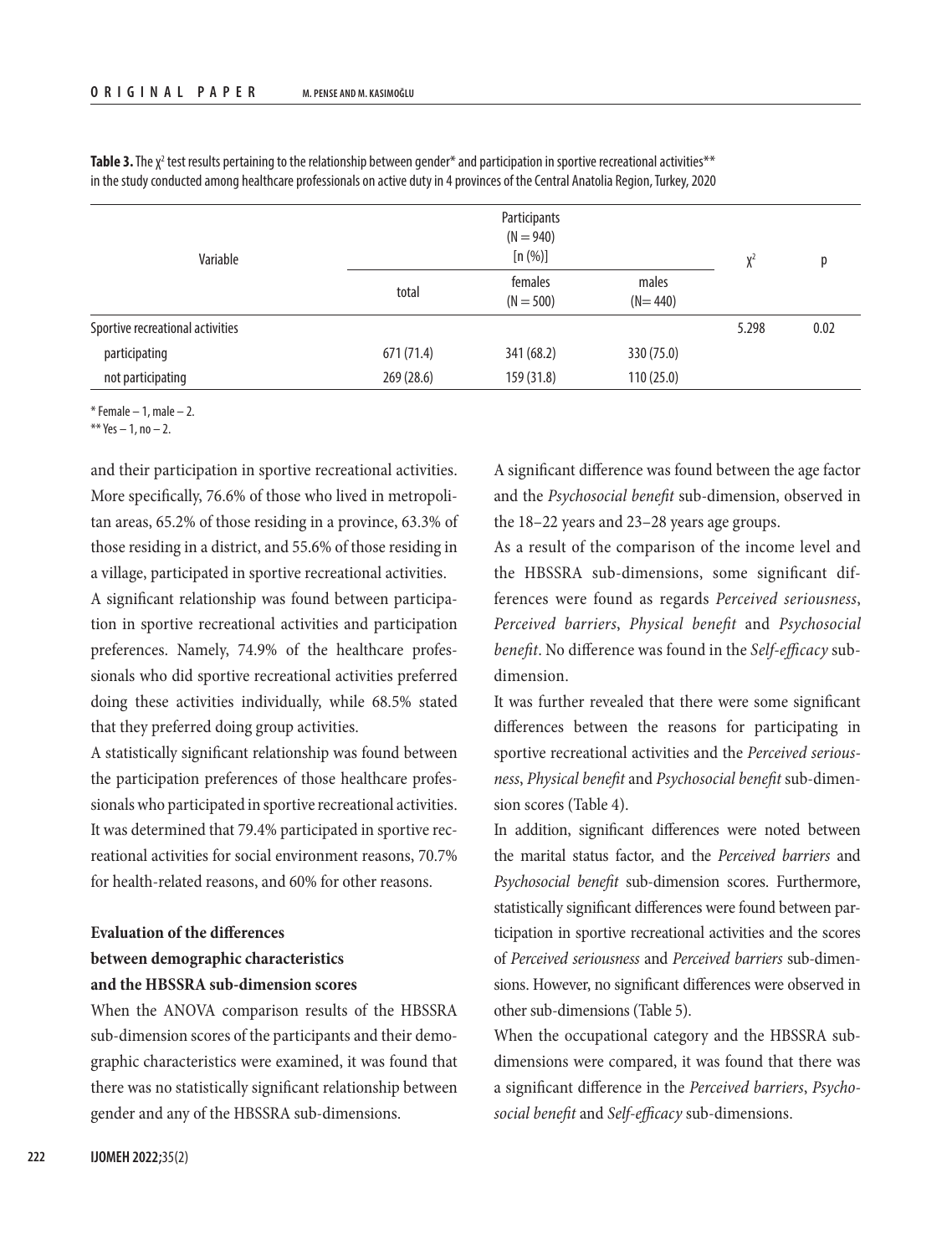|                       | Participants    | HBSSRA scoring** |       |       |             |
|-----------------------|-----------------|------------------|-------|-------|-------------|
| Variable              | $(N = 940)$     | [pts]            | F     | p     | Post hoc*** |
|                       | $[{\mathsf n}]$ | $(M \pm SD)$     |       |       |             |
| Perceived seriousness |                 |                  | 5.163 | 0.006 | 1 > 3       |
|                       |                 |                  |       |       | 2 > 3       |
| social circle         | 344             | $4.08 + 0.60$    |       |       |             |
| health                | 399             | $4.08 + 0.57$    |       |       |             |
| other                 | 197             | $3.86 \pm 0.57$  |       |       |             |
| Perceived barriers    |                 |                  | 0.796 | 0.451 |             |
| social circle         | 344             | $3.71 \pm 0.70$  |       |       |             |
| health                | 399             | $3.74 \pm 0.68$  |       |       |             |
| other                 | 197             | $3.63 \pm 0.73$  |       |       |             |
| Physical benefit      |                 |                  | 8.393 | 0.000 | 1 > 3       |
|                       |                 |                  |       |       | 2 > 3       |
| social circle         | 344             | $4.02 \pm 0.63$  |       |       |             |
| health                | 399             | $4.08 + 0.56$    |       |       |             |
| other                 | 197             | $3.80 + 0.65$    |       |       |             |
| Psychosocial benefit  |                 |                  | 8.947 | 0.000 | 1 > 3       |
|                       |                 |                  |       |       | 2 > 3       |
| social circle         | 344             | $3.86 \pm 0.66$  |       |       |             |
| health                | 399             | $3.93 \pm 0.59$  |       |       |             |
| other                 | 197             | $3.63 \pm 0.65$  |       |       |             |
| Self-efficacy         |                 |                  | 1.006 | 0.366 |             |
| social circle         | 344             | $3.31 \pm 0.91$  |       |       |             |
| health                | 399             | $3.39 + 0.87$    |       |       |             |
| other                 | 197             | $3.27 \pm 0.87$  |       |       |             |

Table 4. One-way ANOVA test comparison results pertaining to the relationship between the reasons for participation in sportive recreational activities\* and the *Health-Belief Scale on Sportive Recreational Activities* (HBSSRA) sub-dimensions in the study conducted among healthcare professionals on active duty in 4 provinces of the Central Anatolia Region, Turkey, 2020

 $*$  Social circle  $-1$ , health  $-2$ , other  $-3$ .

\*\* Likert-type scale of 1-5 pts.

\*\*\* Tukey honest significant difference test.

When the relationship between the spouse's employment status and the HBSSRA sub-dimensions was examined, it was observed that there were significant differences between the *Perceived barriers*, *Physical benefit* and *Psychosocial benefit* sub-dimension scores in terms of the spouse's employment status.

While there was no significant difference between the place of residence factor and the HBSSRA sub-dimensions, a significant difference was observed between time spent at the place of residence and the *Perceived barriers* and *Self-efficacy* sub-dimension scores. The differences were particularly observed in these dimensions when the duration of residence was 2–3 years or >3 years.

As far as the relationship between having children and the HBSSRA sub-dimension scores is concerned, it was seen that there was a significant difference in *Perceived*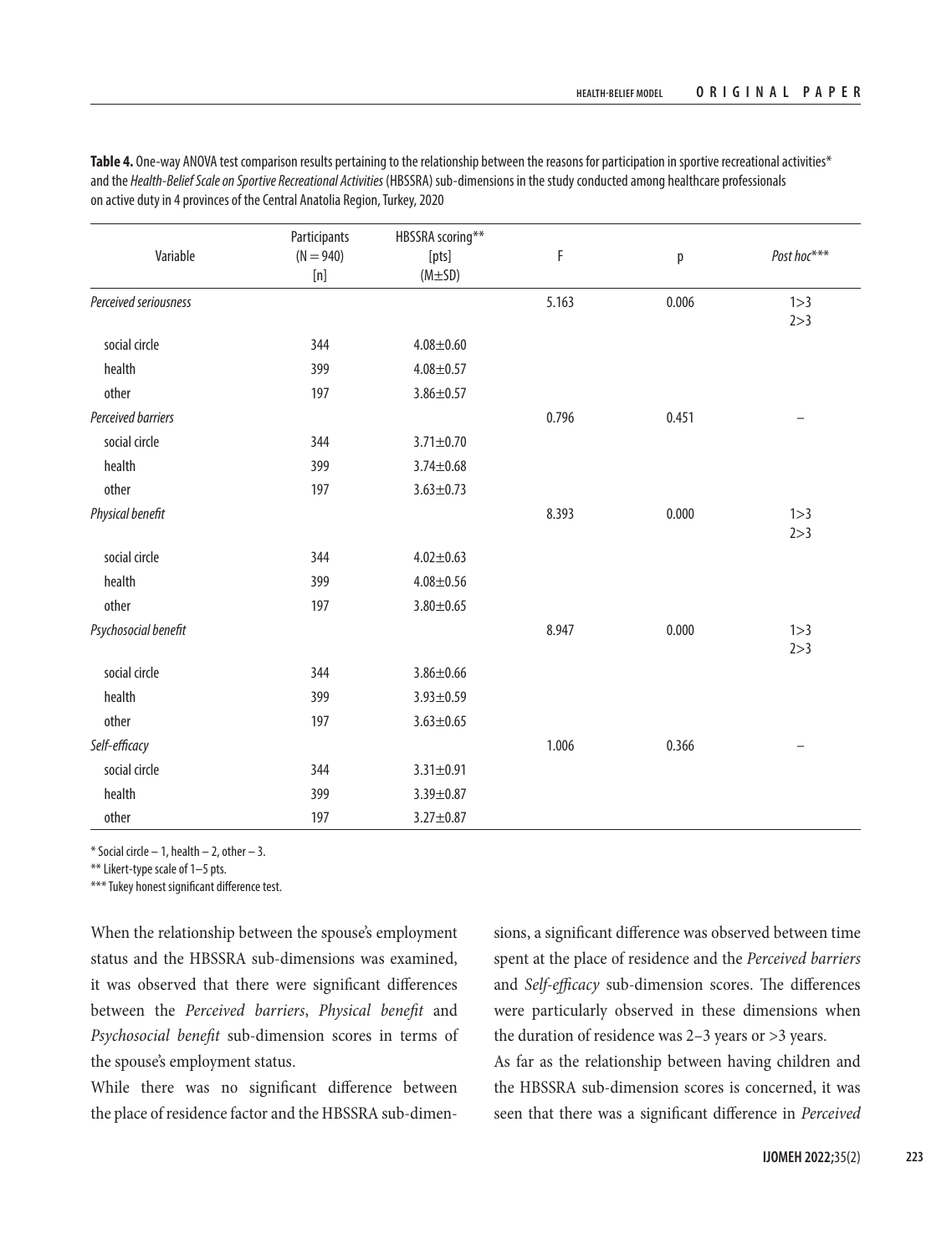|                                                      | Participants         | HBSSRA scoring*       |         |      |
|------------------------------------------------------|----------------------|-----------------------|---------|------|
| Variable                                             | $(N = 940)$<br>$[n]$ | [pts]<br>$(M \pm SD)$ | t       | p    |
| Marital status**                                     |                      |                       |         |      |
| Perceived seriousness                                |                      |                       | 0.09    | 0.93 |
| married                                              | 611                  | $4.06 \pm 0.59$       |         |      |
| single                                               | 329                  | $4.06 \pm 0.56$       |         |      |
| Perceived barriers                                   |                      |                       | 3.06    | 0.02 |
| married                                              | 611                  | $3.77 + 0.68$         |         |      |
| single                                               | 329                  | $3.63 \pm 0.70$       |         |      |
| Physical benefit                                     |                      |                       | 1.61    | 0.10 |
| married                                              | 611                  | $4.07 + 0.57$         |         |      |
| single                                               | 329                  | $4.00 + 0.61$         |         |      |
| Psychosocial benefit                                 |                      |                       | 3.26    | 0.00 |
| married                                              | 611                  | $3.94 \pm 0.60$       |         |      |
| single                                               | 329                  | $3.80 + 0.64$         |         |      |
| Self-efficacy                                        |                      |                       | 1.08    | 0.28 |
| married                                              | 611                  | $3.39 + 0.86$         |         |      |
| single                                               | 329                  | $3.32 \pm 0.92$       |         |      |
| Participation in sportive recreational activities*** |                      |                       |         |      |
| Perceived seriousness                                |                      |                       | 2.65    | 0.00 |
| participating                                        | 671                  | $4.09 \pm 0.57$       |         |      |
| not participating                                    | 269                  | $3.98 + 0.60$         |         |      |
| Perceived barriers                                   |                      |                       | $-2.54$ | 0.01 |
| participating                                        | 671                  | $3.69 \pm 0.69$       |         |      |
| not participating                                    | 269                  | $3.81 \pm 0.68$       |         |      |
| Physical benefit                                     |                      |                       | 1.62    | 0.11 |
| participating                                        | 671                  | $4.06 \pm 0.58$       |         |      |
| not participating                                    | 269                  | $4.00 \pm 0.60$       |         |      |
| Psychosocial benefit                                 |                      |                       | 0.34    | 0.73 |
| participating                                        | 671                  | $3.90 + 0.62$         |         |      |
| not participating                                    | 269                  | $3.88 + 0.61$         |         |      |
| Self-efficacy                                        |                      |                       | 0.14    | 0.89 |
| participating                                        | 671                  | $3.37 \pm 0.88$       |         |      |
| not participating                                    | 269                  | $3.36 \pm 089$        |         |      |

**Table 5.** Independent samples t-test comparison results pertaining to the relationship between the marital status and participation in sportive recreational activities and the *Health-Belief Scale on Sportive Recreational Activities* (HBSSRA) sub-dimensions in the study conducted among healthcare professionals on active duty in 4 provinces of the Central Anatolia Region, Turkey, 2020

\* Likert-type scale of 1–5 pts.

\*\* Married  $-1$ , single  $-2$ .

\*\*\* Participating  $-1$ , not participating  $-2$ .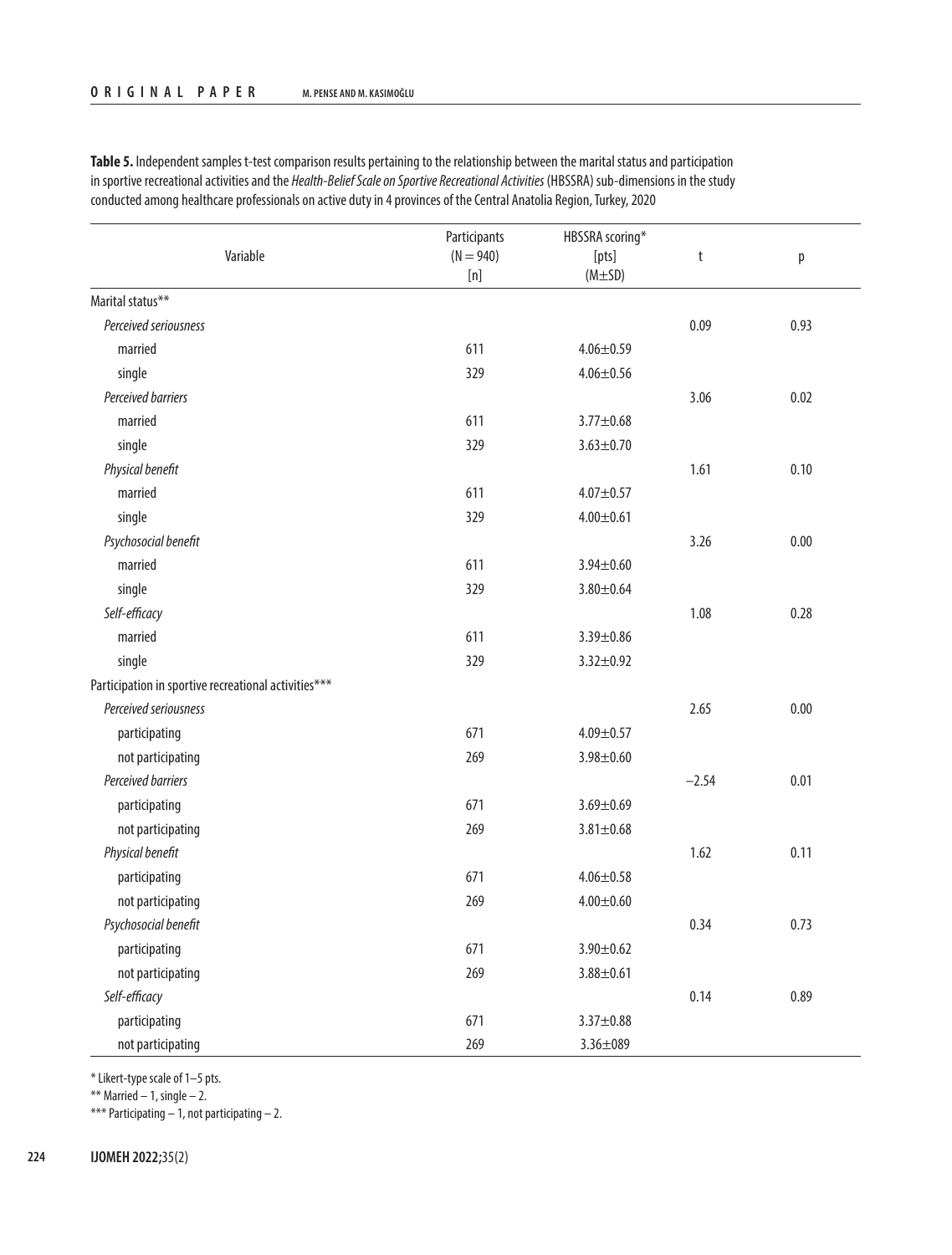*barriers*, *Physical benefit* and *Psychosocial benefit* subdimensions.

No statistically significant relationship was observed between the participation preferences in sportive recreational activities and the HBSSRA sub-dimension scores.

#### **DISCUSSION**

## **Participation in sportive recreational activities, demographic characteristics and the HBSSRA sub-dimensions**

It was determined that there was a statistically significant relationship between gender, the spouse's employment status, the place of residence and adequate leisure time, and participation in sportive recreational activities, while the relationship between occupation, one's marital status, having a child, the income level, time spent at the place of residence and participation in sportive recreational activities was not statistically significant. These results facilitated the interpretation of the HBSSRA sub-dimensions used to determine the health beliefs of healthcare professionals regarding sportive recreational activities, based on more robust evidence.

As far as studies on the participation of healthcare professionals in various sports activities are concerned, it was reported in a study on physical therapists in the USA that the participants were physically more active than the total adult population in the USA [23]. In a study carried out in the USA 2 years after this study, it was noted that physicians engaged in higher levels of physical activity compared to the general population in the USA, and their activity levels increased as they got older [24]. A study on female family physicians revealed that 92% of the participants were physically active [25]. A study conducted in Australia found that physicians and medical students adhered to national physical activity guidelines 30% more than the general population [26]. Another study conducted with healthcare professionals showed that the prevalence of physical inactivity among physicians was lower than that of the general population; however, 84% of the inactive physician population wanted to increase their activity levels. On the other hand, those physicians who were physically active were also stated to be more likely than non-active physicians to recommend their patients to be physically active [27].

A study examining physical activity and the quality of life with the participation of 180 healthcare professionals revealed that healthcare professionals preferred doing exercise primarily to stay fit (61.7%), to get away from stress (58.5%), and to avoid health problems (55.7%). More specifically, most of the healthcare professionals considered body weight control (62.8%) to be the most important factor, followed by improving musculoskeletal disorders (40%), improving respiratory problems (24%), preventing osteoporosis (18.6%), blood glucose management (11%), and preventing hypertension (8.7%) [28]. In addition to these findings, in examining the differences between healthcare professionals' participation in sportive recreational activities and the HBSSRA sub-dimension scores, it was found that there were statistically significant differences between the scores of *Perceived seriousness* and *Perceived barriers* sub-dimensions. These significant differences indicate that healthcare professionals are aware of the importance of participating in sportive recreational activities to protect health; however, some obstacles may arise in the process of ensuring this participation.

# **Preference for participation in sportive recreational activities, demographic characteristics and the HBSSRA sub-dimensions**

It has been determined that there is a significant relationship between participation preferences (individual, group) and occupation. This study revealed that 47.1% of the healthcare professionals who participated in sportive recreational activities preferred individual participation, while 52.9% preferred participation in group activities.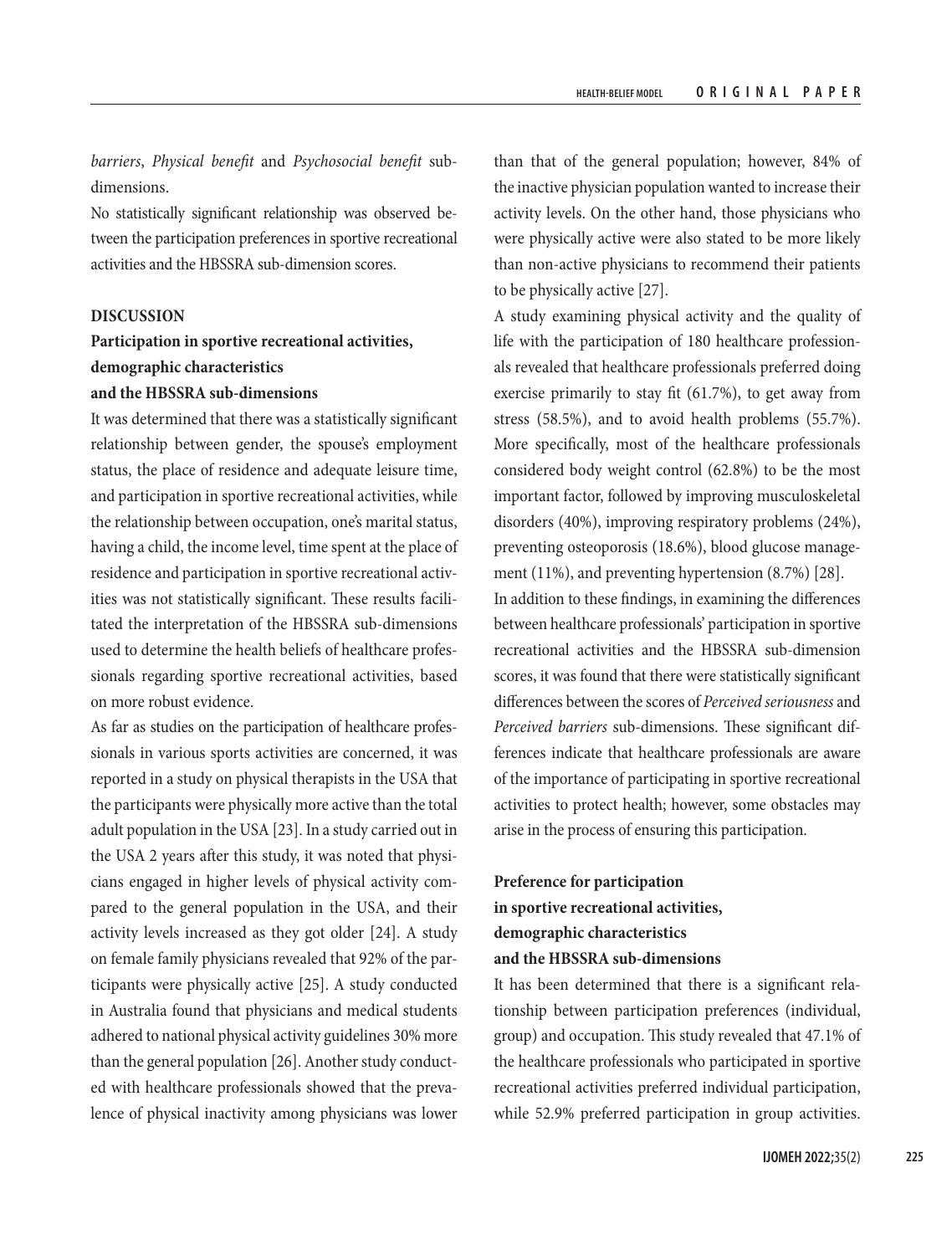It was observed that participation in group activities was above average in all 3 occupational categories (doctors, nurses, health officers). In addition, although there are no significant differences between participation preferences in sportive recreational activities and the HBSSRA subdimension scores, it is seen that participation in group activities is more preferable. This may be attributed to some reasons such as socializing, having fun, meeting new people, experiencing the sense of competition, and mental relaxation. A study conducted among women revealed some significant differences between *Psychosocial benefit* and *Self-efficacy* scores, and the researchers attributed these differences to the satisfaction women derived from being a part of the group during sportive recreation activities and to the fact that the activities they participated in met their expectations [29].

# **Reasons for participation in sportive recreational activities, demographic characteristics and the HBSSRA sub-dimensions**

A significant relationship was found between the following demographic characteristics: age, gender, occupation and marital status, and the reasons for participation in sportive recreational activities (social circle, health, other).

In examining the differences between the healthcare professionals' reasons for participation in sportive recreational activities and the HBSSRA sub-dimension scores, it was determined that there were significant differences between the scores of *Perceived seriousness*, *Physical benefit* and *Psychosocial benefit* sub-dimensions. When the table is examined in further detail, it is noteworthy that there are significant differences between the social circle, health and other reasons in all 3 sub-dimensions, while there are no significant differences between the social circle and health reasons. One of the important findings is that health was chosen more as the reason for participating in sports activities. This result indicates that healthcare professionals are aware of the importance of participating in such activities to protect their health and they do sports based on these health beliefs.

This study further revealed that 68.2% of the female participants and 75% of the male participants took part in sportive recreational activities. The significantly lower rate of female participants in these activities, compared to male participants, may be due to the fact that both spouses are working. The significant relationship between participation in sportive recreational activities and the spouse's employment status confirms this interpretation. These findings lead to a question of whether working women cannot find enough time to participate in sports activities due to working both outside and at home.

This study revealed that there was no significant difference between genders in terms of having adequate leisure time. Irrespective of gender, the rate of participation in sportive recreational activities was found to be very close. However, it should be borne in mind that there is a significant relationship between having adequate leisure time and participation in sports activities. Similarly, a study conducted on doctors and medical professionals showed that there were no significant differences between genders in terms of physical activity [27,30].

In the second phase of this study, differences between demographic characteristics and the HBSSRA sub-dimension scores of the participants were investigated. The data regarding healthcare professionals' participation in sportive recreational activities helped the authors make inferences about their health beliefs and determine their awareness of the effect of exercise on health protection.

A statistically significant positive relationship was found between the participants' age and *Psychosocial benefit* sub-dimension scores. It is noteworthy that as the healthcare professionals' age increases, the scores of the *Psychosocial benefit* sub-dimension increase as well. In one study, the *Psychosocial benefit* was defined as one's belief in the benefit of a protective behavior to avoid a disease or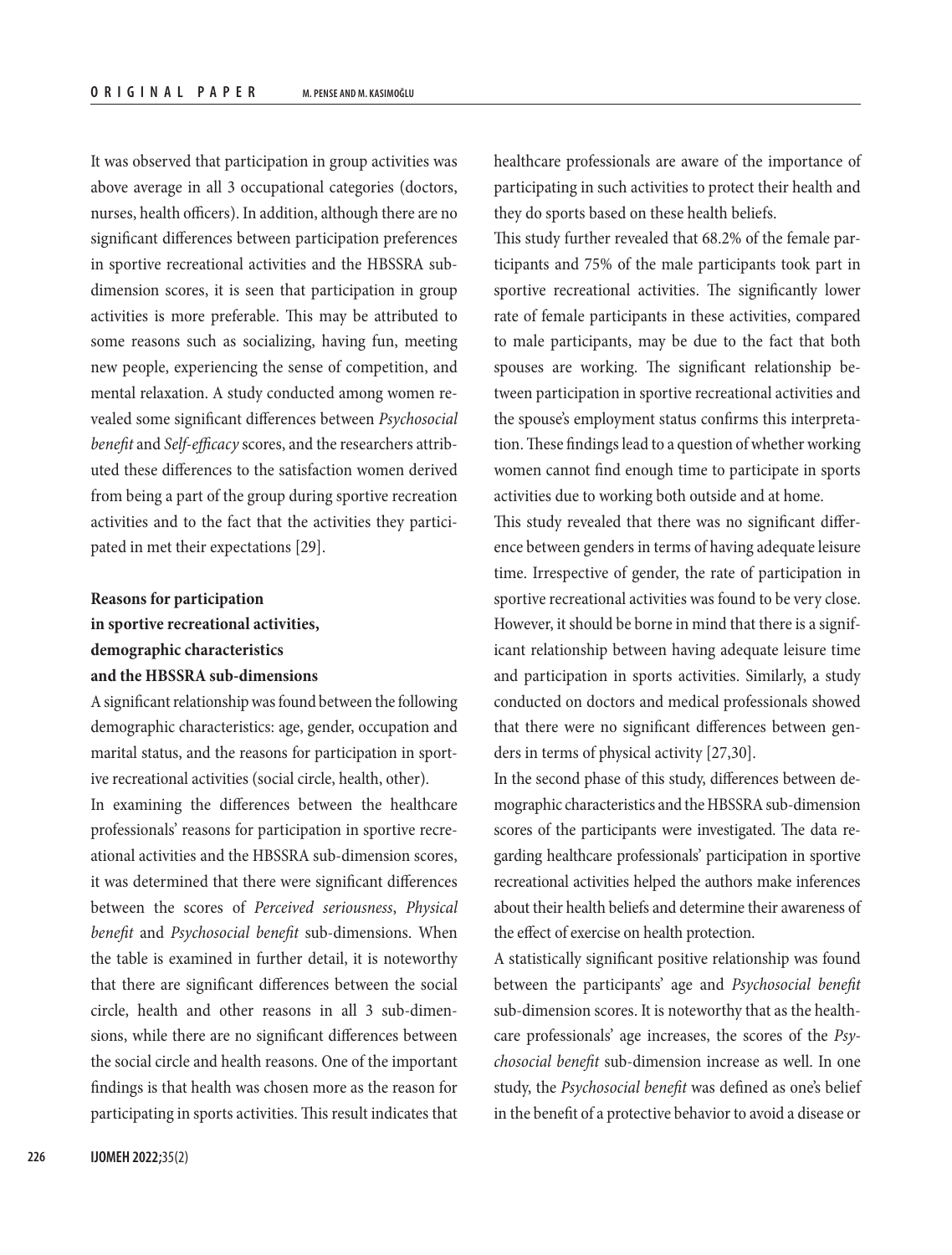disorder, or to reduce the degree of the disease or disorder [31]. Based on that definition, the reason why *Psychosocial benefit* scores increase with age can be explained by the fact that as people get older, they believe in the contribution of participation in sports activities to overcoming some physical or metabolic disorders that may occur with the effect of aging.

Another study revealed that physical activity has positive effects in conditions such as cardiovascular diseases, respiratory system problems, dementia and cancer that are more likely to occur as people get older [32]. Considering the fact that the participants in this study were healthcare professionals, one could say that they were aware of all these disorders that might occur as a result of inactivity or advancing age. In parallel to these results, a different HBSSRA study on women found that the perceived disability and *Psychosocial benefit* sub-dimension scores increased as women got older [29]. The researchers attributed the increase in the perceived disability scores with age to a fear of injury during exercise. On the other hand, they attributed the increase in the *Psychosocial benefit* scores to believing that participation in sportive recreational activities would increase the mental health of people, their sleeping habits and their capacity to carry out their daily activities, and there would be a positive progress in social environment and family relations. In a study conducted among university students aged 16–21 years, unlike in the other 2 studies, it was stated that there were no significant differences between age and the sub-dimensions concerned, and the difference was significant only in the *Perceived seriousness* dimension [33].

This study revealed that, among the participants, 68.2% of the women and 75% of the men participated in the activities, and these differences were found to be statistically significant. Although it was determined that there were significant differences between genders and participation in recreational activities, no significant differences were found between genders and the sub-dimensions

concerned. The results of this study show parallelism with the results reported by Kayhan and Üstün [34], who examined the relationship between genders of physical education and sports teachers and the HBSSRA sub-dimensions, and found that there was no significant difference between genders of the participants in terms of any of the sub-dimensions. They evaluated this result as that male and female teachers have similar health beliefs in sportive recreational activities.

A similar study using the HBSSRA in relation to a different occupational group reached comparable findings. The study revealed that there were no significant differences between genders and the sub-dimension scores (above average) [35]. The sub-dimension scores in the study are above average, which means that physical education graduates have a high level of health beliefs and awareness of participating in recreational activities to protect their health. A study aiming to determine the relationship between sports health beliefs and life satisfaction of individuals working in a private company reported that there were no significant differences between the sports health-belief scores and the life satisfaction scores, and the gender factor. In their interpretation of the results, the authors stated that gender was not a determining parameter in life satisfaction [36].

The findings of some studies do not coincide with those of this study. A study on volunteers engaged in recreational activities in municipal sports facilities revealed that there was no significant difference in the *Self-efficacy* sub-dimension of the HBSSRA and gender, while the difference was significant as far as other sub-dimensions were concerned [37]. Another study conducted among university students reported that there were significant differences between the *Physical benefit* and *Psychosocial benefit* sub-dimensions of the HBSSRA and gender, while there were no significant differences between the *Perceived seriousness*, *Perceived barriers* and *Self-efficacy* subdimensions, and gender [33]. In this study, the HBSSRA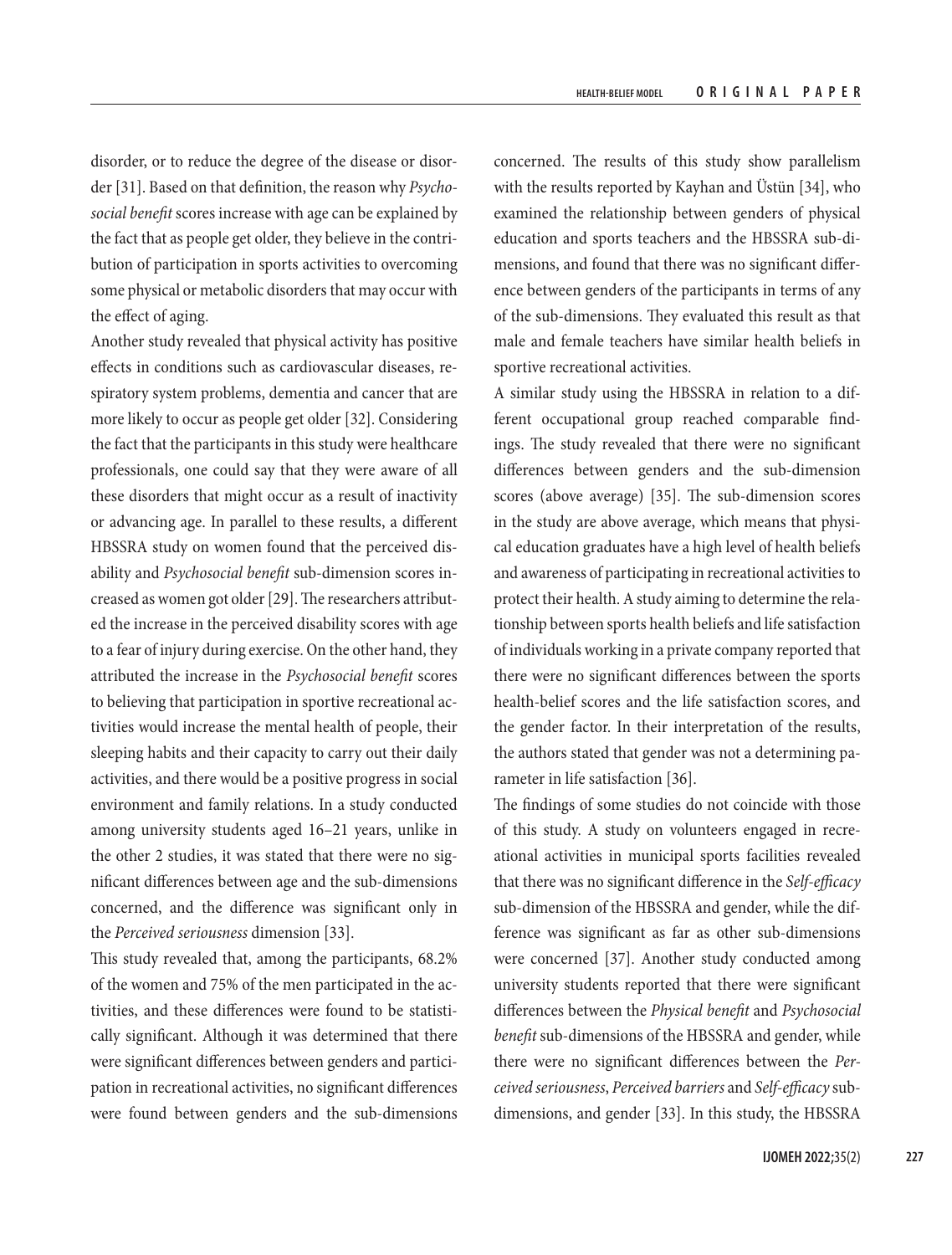sub-dimension scores of the participants were found to be above average and also very close between the genders, indicating that both the female and male participants are well-aware of the fact that recreational activities protect their health.

It was observed that there were significant differences between the occupational categories and the sub-dimensions of *Perceived barriers*, *Psychosocial benefit* and *Selfefficacy*. The differences were found to be significant between doctors/nurses and the health officers, but not between doctors and nurses. This finding may be attributed to doctors' and nurses' high levels of perception that they may encounter more obstacles in terms of participating in recreational activities. Nevertheless, they have high levels of perception that their participation in recreational activities would benefit them psychosocially. At the same time, the high *Self-efficacy* scores indicate that doctors and nurses are aware of the need for some sacrifices to participate in these activities. A study conducted with physical education and sports college graduates found that there were no significant differences between these graduates working in 4 different occupational categories and the sub-dimension scores of the HBSSRA [35]. It is noteworthy that in all of the occupational categories, the sub-dimension scores were above average.

It was found that there were some significant differences between the income levels of the healthcare professionals and the *Perceived seriousness*, *Perceived barriers*, *Physical benefit* and *Psychosocial benefit* sub-dimensions, while no such difference was observed in the *Self-efficacy* sub-dimension. When the differences between all demographic characteristics and the sub-dimensions are examined, it is understood that the demographic characteristic with the highest level of difference is the income level. Similar to this finding, one study [33] available in literature revealed significant differences between the income level and the *Physical benefit*, *Psychosocial benefit* and *Selfefficacy* sub-dimensions, whereas another study [29]

found a significant difference between the income level and the *Self-efficacy* scores. In another study [35], it was stated that there were no significant differences between income status and any of the sub-dimensions. The findings in the literature and the findings obtained by the authors of this study are different, which indicates the need to question the relationship between the income level of a person and his/her participation in sportive recreational activities.

As far as the relationship between participation in sportive recreational activities and the income level in this study is concerned, it was determined that there was no significant relationship between them. This result reveals that the income level of healthcare professionals is not an important factor in participating in sportive recreational activities. The fact that the occupational group in this study was composed of healthcare professionals and their monthly income level was ≥TL 4000 may be one of the reasons why income did not create a negative effect on participation. In addition, as a result of the education they receive on the protection of personal health, healthcare professionals are aware that participation in sportive recreational activities is one of the most important behaviors that should be exhibited to protect health, which can be seen as another reason that ensured participation.

When the marital status of the healthcare professionals involved in this study was compared with respect to the sub-dimension scores, it was found that there were significant differences between the *Perceived barriers* and *Psychosocial benefit* scores. Although the level of *Perceived barriers* of the married healthcare professionals was found to be high, it was revealed that their perception of the *Psychosocial benefit* was also high. This shows that healthcare professionals have a belief that participating in sportive recreational activities will benefit their mental state; however, they have a high level of perception that they will encounter some obstacles. A study conducted with physical education and sports college graduates de-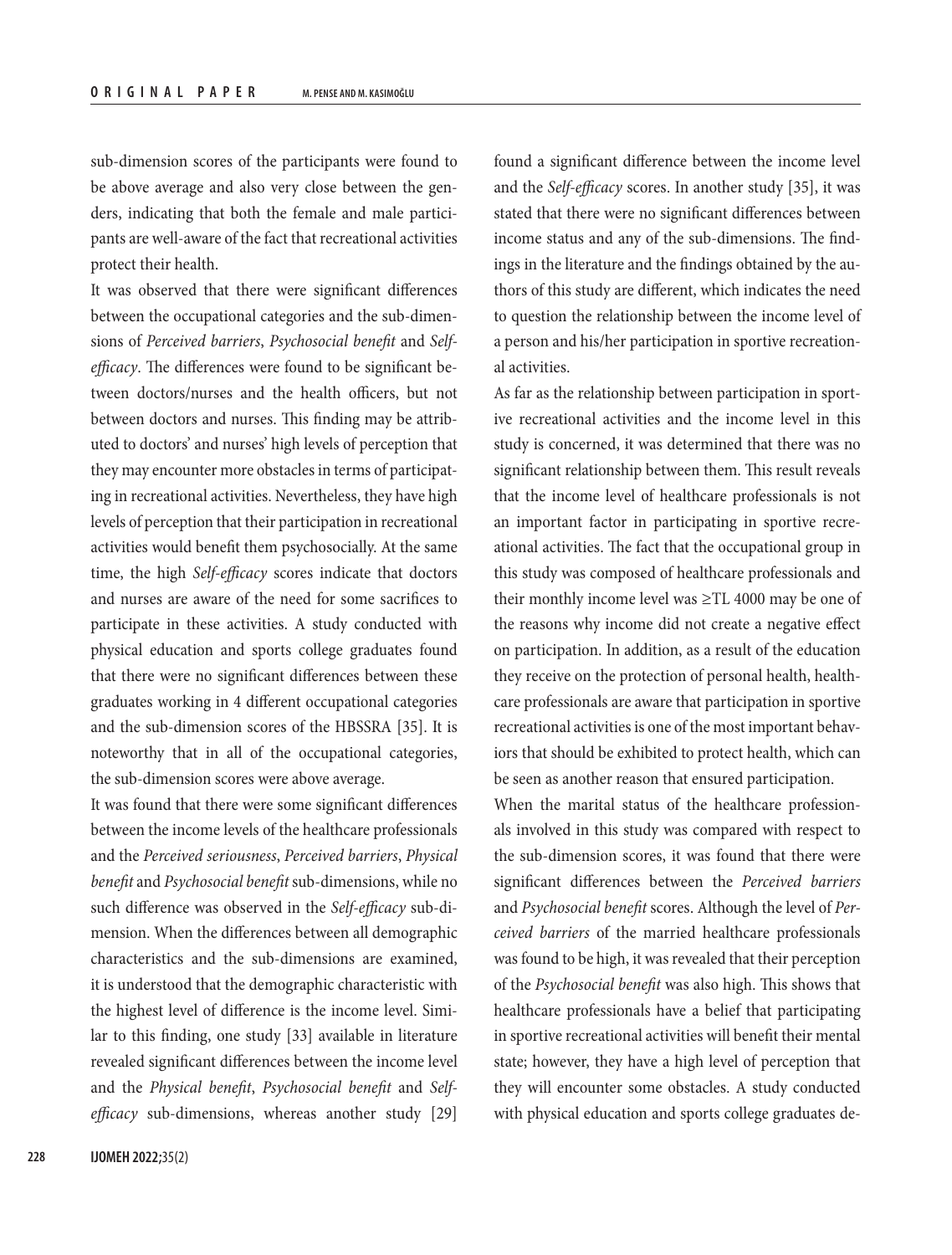termined that there was no significant difference between the marital status and any of the HBSSRA sub-dimension scores [35]. Another study with a similar participants group (101 male and 185 female physical education teachers) reported that there were only significant differences between the *Psychosocial benefit* scores and the marital status [34]. While this finding was similar to that of this study, some differences were also remarkable.

When these differences were examined, it was observed that the *Psychosocial benefit* scores of single teachers were higher than those of married teachers [34]. In addition, different from this study, the researchers determined that there were significant differences between the marital status and the *Perceived barriers* sub-dimension scores. This result shows that there are differences in health beliefs in terms of marital status between this study, conducted with healthcare professionals, and the study conducted with physical education and sports teachers [34]. It is understood that the marital status of teachers is not a barrier to the realization of sportive recreational activities.

When the spouse's employment status and the sub-dimensions were compared, it was determined that there were significant differences between the *Perceived barriers*, *Physical benefit* and *Psychosocial benefit* scores. These findings in this study reveal that although healthcare professionals are aware that participation in sportive recreational activities will have both physical and *Psychosocial benefits*, they believe that if one of the spouses works, they may encounter many different types of obstacles. In another study where the same scale was used, it was stated that there was no significant difference between the spouse's employment status and any of the sub-dimension scores, contrary to the results of this study [35].

In examining the differences between the place of residence and the scores obtained for the HBSSRA sub-dimensions, it was observed that there was no such statistically significant difference. Another study revealed that when people resided in rural areas, they were less interested in recreational activities. As a result of this finding, the authors emphasized the necessity of using special adaptive methods to eliminate the rural-urban inequality in order to effectively encourage participation in recreational activities [38].

In this study, when time spent at the place of residence and the HBSSRA sub-dimension scores were compared, it was seen that there were significant differences between the *Perceived barriers* and *Self-efficacy* scores. These differences were observed only in those who spent 2–3 years or >3 years in the same place of residence. This may be attributed to the fact that adaptation to the place of residence is achieved after 2 years and although adaptation is achieved, there may be some obstacles to participating in sportive recreational activities and various sacrifices must be made to overcome them. However, another study revealed that there were significant differences between the place of residence and the *Perceived seriousness*, *Physical benefit* and *Psychosocial benefit* sub-dimensions, while it was stated that there were no significant differences between time spent at the place of residence and any of the sub-dimensions [35]. The difference between the 2 studies may be due to the differences in occupational groups. In addition to the high level of daily workload of healthcare professionals, the fact that their working hours are not regular can be seen as the most determining reason for the emergence of this result.

In a study conducted among women, the participation in recreational activities sub-dimension scores were compared with the place of residence and, similar to this study, no significant differences were found. The researchers stated that the reason for this result might be that women did not want to make sacrifices about their jobs, economic conditions, social environment and families during their urban life [29].

In examining the differences between having children and the sub-dimension scores, it was determined that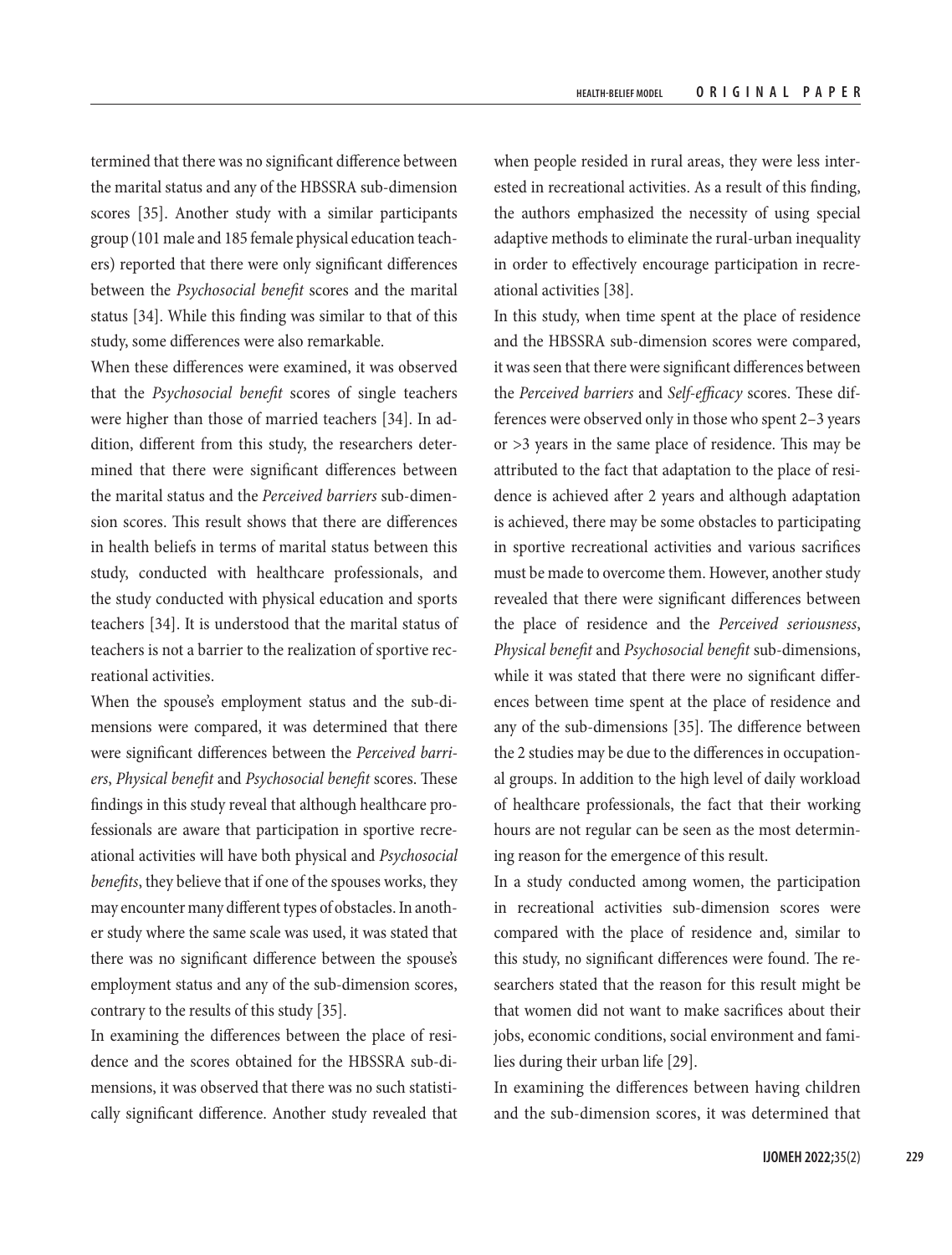there were significant differences between the *Perceived barriers*, *Physical benefit* and *Psychosocial benefit* scores. These findings indicate that, according to healthcare professionals, participation in sportive recreational activities will have positive effects on the physical and psychosocial structure of the person; however, they believe that having children may be a barrier to participating in such activities. This study revealed that, regardless of gender, everybody would benefit from doing exercise both when it comes to the *Physical benefit* and *Psychosocial benefit* sub-dimensions. Participating in sportive recreational activities is specifically beneficial for women with children in that their mental health, sleep patterns, working capacity, daily work skills, and interaction with their social environment and family are positively affected. The perception that men and women can benefit significantly from sportive recreational activities is clearly due to their high belief in these activities.

One of the important demographic characteristics that determines participation in sportive recreational activities is having adequate leisure time. It is an undeniable fact that especially healthcare professionals complain about not having enough leisure time due to long working hours, shifts, and urgent needs. In this study, when the relationship between participation in sportive recreational activities and having adequate leisure time was examined, it was found that there was a statistically significant relationship between age, the marital status and the spouse's employment status. A study on healthcare professionals reported that female professionals are more likely to be physically inactive in their spare time than their male counterparts [39]. The study conducted with physical education and sports college graduates revealed that there was no significant difference when the demographic variables and the HBSSRA sub-dimension scores were compared and analyzed to determine whether they had enough leisure time [35].

## **CONCLUSIONS**

The aim of this study was to examine the health beliefs of healthcare professionals regarding sportive recreational activities. The authors found that the health belief levels of healthcare professionals are very high since they are aware of the importance and effectiveness of participation in sportive recreational activities to protect their health. One interesting situation encountered during the implementation of the study is that almost all the healthcare professionals asked the researchers whether a sports facility would be opened in the hospital where they worked and whether they would have to pay for it once opened. These questions show that the most important factors that prevent participation in sportive activities are the presence of sports facilities, distance to home/workplace and the facility's fee.

The majority of the healthcare professionals (71.4%) who participated in the study were physically active, and there was no difference between occupational categories in this respect. The healthcare professionals who did not participate in sportive recreational activities were quite confident that they would participate as soon as they removed or reduced the barriers they faced. Healthcare professionals were aware that participation in sportive recreational activities would have positive physical and psychosocial effects on individual health. This awareness is understood from the fact that the majority of the healthcare professionals who participated in this study stated that the reason for their participation was to protect their health. These results indicate that healthcare professionals participating in the activities will be more likely to advise their patients or people close to them to do physical activity due to its health protection effect compared to those who are non-active or who represent other occupational groups.

In addition, healthcare professionals are aware that there are some factors that prevent them from participating in sportive recreational activities. These factors are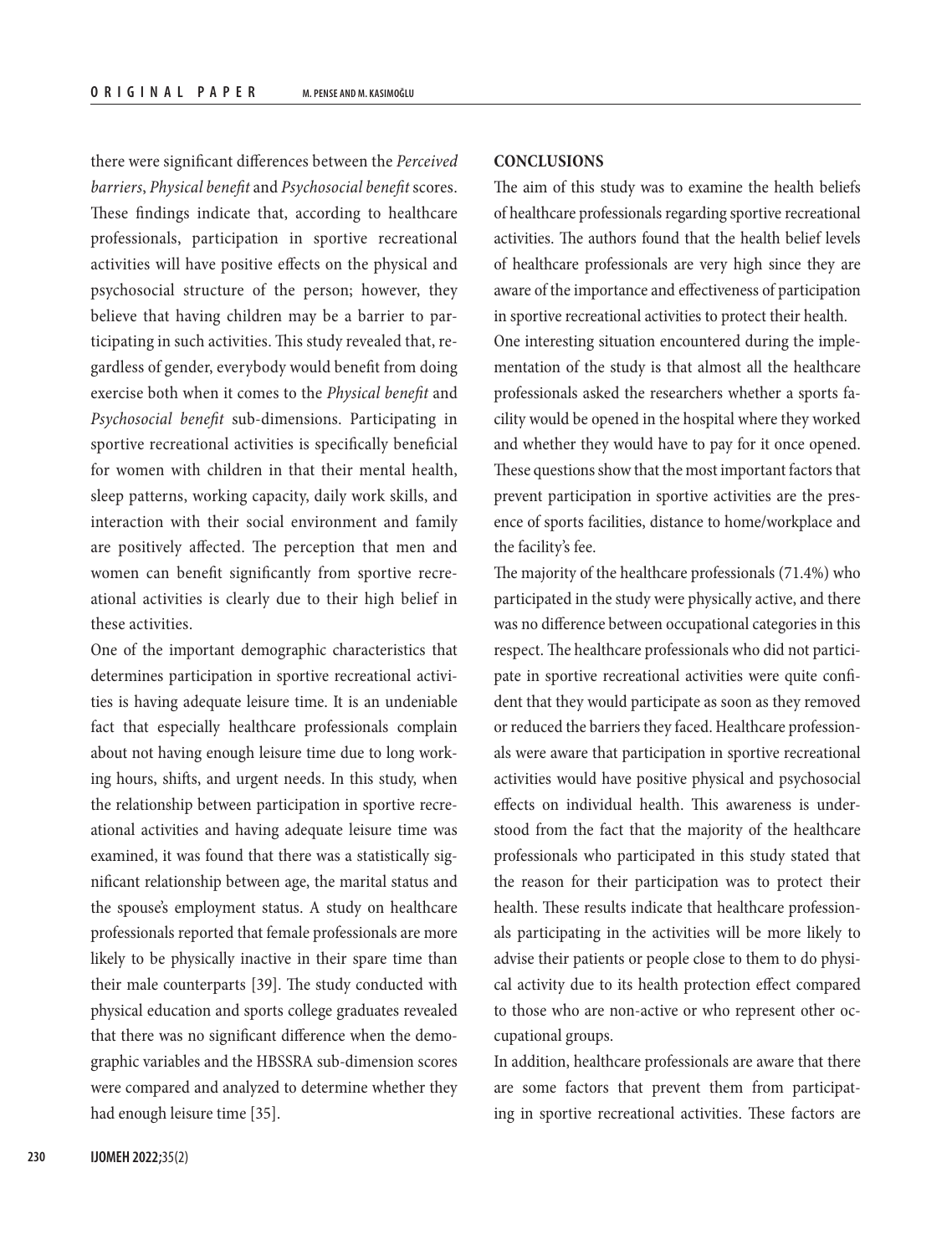the income level, the marital status, the spouse's employment status, having children, and time spent at the place of residence. In addition to these obstacles, they also have some occupational obstacles such as busy working hours, shifts and being on standby. Despite all these obstacles, the majority of the healthcare professionals participate in sportive recreational activities as they know that physical activity is essential to protect health, and their high level of participation shows that they make some sacrifices to be able to ensure participation.

As a result, regardless of the occupational group, this study is expected to help people gain a perspective about participation in sportive recreational activities, and to provide more evidence about raising people's awareness of the protection of individual health. In addition, it is expected to affect people's beliefs about their health and direct them to adopt behaviors aimed at being healthy.

### **Recommendations**

In order to increase participation in sportive recreational activities, private and official sports institutions need to raise people's awareness about health protection, more sports facilities should be opened, courses that address the effects of exercise on the protection of health should be in the curriculum at every stage of education starting from primary education, and theory should definitely be put into practice.

All these approaches will increase the level of knowledge of people about protecting their health from childhood to adulthood, and will ensure their participation in sportive recreational activities. When these approaches are adopted, participation in sportive recreational activities may increase and a healthier generation may be raised.

#### **ACKNOWLEDGMENTS**

The authors would like to extend their deepest gratitude to the participants who showed full support and understanding during the data collection process.

#### **REFERENCES**

- 1. Jadad AR. Creating a pandemic of health: What is the role of digital technologies? J Public Health Policy. 2016;37(2):260– 68, [https://doi.org/10.1057/s41271-016-0016-1.](https://doi.org/10.1057/s41271-016-0016-1)
- 2. Creating a Pandemic of Health. Opportunities and lessons for a university initiative at the intersection of health, equity and innovation. Harvard Public Health Review: A Student Publication. 2018.
- 3. World Health Organization [Internet]. The determinants of health. Geneva: The Organization; 2011 [cited 2020 Dec 2]. vailable from: [https://www.healthypeople.gov/2020/about/](https://www.healthypeople.gov/2020/about/foundation-health-measures/Determinants-of-Health) [foundation-health-measures/Determinants-of-Health](https://www.healthypeople.gov/2020/about/foundation-health-measures/Determinants-of-Health).
- 4. World Health Organization [Internet]. Fact sheet physical activity. Physical activity. Fact sheet. Geneva: The Organization; 2017 [cited 2020 Dec 2]. Available from: [http://www.](http://www.euro.who.int/_data/assets/pdf_file/0005/288041/WHO-Fact-Sheet-PA-2015.pdf) [euro.who.int/\\_data/assets/pdf\\_file/0005/288041/WHO-](http://www.euro.who.int/_data/assets/pdf_file/0005/288041/WHO-Fact-Sheet-PA-2015.pdf)[Fact-Sheet-PA-2015.pdf.](http://www.euro.who.int/_data/assets/pdf_file/0005/288041/WHO-Fact-Sheet-PA-2015.pdf)
- 5. Faude O, Zahner L, Donath L. Exercise guidelines for health oriented recreational sports. Ther Umsch. 2015;72(5):327–34, <https://doi.org/10.1024/0040-5930/a000683>.
- 6. Hallal PC, Andersen LB, Bull FC, Guthold R, Haskell W, Ekelund U, et al. Global physical activity levels: surveillance progress, pitfalls, and prospects. Lancet. 2012;380:247–57, [https://doi.org/10.1016/S0140-6736\(12\)60646-1](https://doi.org/10.1016/S0140-6736(12)60646-1).
- 7. World Health Organization [Internet]. A global public health concern physical inactivity: A global public health problem. Geneva: The Organization; 2015 [cited 2020 Dec 2]. Available from: [https://www.who.int/data/gho/indicator-metadata-re](https://www.who.int/data/gho/indicator-metadata-registry/imr-details/3416) [gistry/imr-details/3416.](https://www.who.int/data/gho/indicator-metadata-registry/imr-details/3416)
- 8. Gerovasili V, Agaku I, Vardavas CI, Filippidis FT. Levels of physical activity among adults 18–64 years old in 28 European countries. Prev Med. 2015;81:87–91, [https://doi.org/10.](https://doi.org/10.1016/j.ypmed.2015.08.005) [1016/j.ypmed.2015.08.005](https://doi.org/10.1016/j.ypmed.2015.08.005).
- 9. World Health Organization [Internet]. Physical activity strategy for the WHO European Region 2016-2025. Geneva: The Organization; 2015 [cited 2020 Dec 2]. Available from: [http://www.euro.who.int/data/assets/pdf\\_file/0010/282961/](http://www.euro.who.int/data/assets/pdf_file/0010/282961/65wd09e_PhysicalActivityStrategy_150474.pdf) [65wd09e\\_PhysicalActivityStrategy\\_150474.pdf.](http://www.euro.who.int/data/assets/pdf_file/0010/282961/65wd09e_PhysicalActivityStrategy_150474.pdf)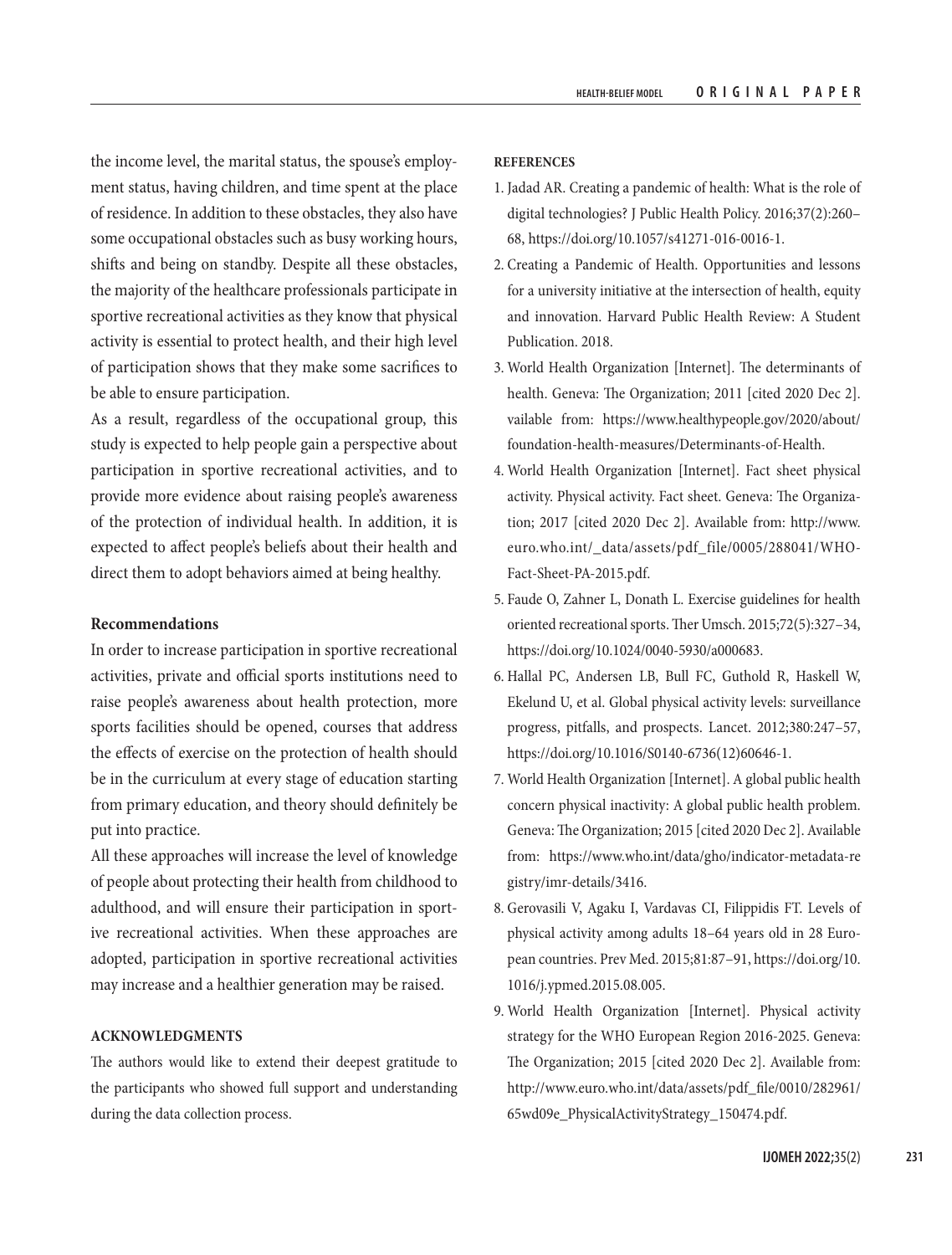- 10. Saridi M, Filippopoulou T, Tzitzikos G, Pavlos Sarafs P, Souliotis K, Karakatsani D. Correlating physical activity and quality of life of healthcare workers. BMC Res Notes 2019; 12:208,<https://doi.org/10.1186/s13104-019-4240-1>.
- 11. Banday AH, Want FA, Alris FFA, Alrayes MF, Alenzi MJ. A cross-sectional study on the prevalence of physical activity among primary health care physicians in Aljouf region of Saudi Arabia. Mater Sociomed. 2015;27(4):263–66, [https://](https://doi.org/10.5455/msm.2015.27.263-266) [doi.org/10.5455/msm.2015.27.263-266.](https://doi.org/10.5455/msm.2015.27.263-266)
- 12. Warburton DER, Bredin SSD. Reflections on physical activity and health: What should we recommend? Can J Cardiol. 2016; 32(4):495–504, [https://doi.org/10.1016/j.cjca.2016.01.024.](https://doi.org/10.1016/j.cjca.2016.01.024)
- 13. Warburton DER, Bredin SSD. Health benefits of physical activity: a systematic review of current systematic reviews. Curr Opin Cardiol. 2017;32(5):541–56, [https://doi.org/10.](https://doi.org/10.1097/HCO.0000000000000437) [1097/HCO.0000000000000437](https://doi.org/10.1097/HCO.0000000000000437).
- 14. Willey JZ, Moon YP, Sherzai A, Cheung YK, Sacco RL, Elkind MSV. Leisure-time physical activity and mortality in a multiethnic prospective cohort study: The Northern Manhattan study. Ann Epidemiol. 2015;25(7):475–79. [https://](https://doi.org/10.1016/j.annepidem.2015.04.001) [doi.org/10.1016/j.annepidem.2015.04.001.](https://doi.org/10.1016/j.annepidem.2015.04.001)
- 15. Mohebbi B, Tol A, Sadeghi R, Mohtarami FS, Shamshiri A. [Self-management intervention program based on the health belief model (HBM) among women with gestational diabetes mellitus: A quazi-experimental study]. Arch Iran Med. 2019:22(4):168–73.
- 16. Sharma M. Theoretical foundations of health education health promotion. 3rd ed. [Burlington:](https://www.google.com/search?client=firefox-b-d&sxsrf=AOaemvKsmghUFTuIOaWJcAsjHwwWSFlfDQ:1631611524022&q=Burlington,+Massachusetts&stick=H4sIAAAAAAAAAOPgE-LSz9U3MEmpyjMwVuIEsQ1zjXILtbSyk63084vSE_MyqxJLMvPzUDhWGamJKYWliUUlqUXFi1glnUqLcjLz0kvy83QUfBOLixOTM0qLU0tKinewMgIA9s3Y_GQAAAA&sa=X&ved=2ahUKEwiTo7PKkv7yAhUjiYsKHS17DzAQmxMoAXoECDsQAw) Jones and Bartlett Learning; 2017.
- 17. Glanz K, Rimer BK, Lewis FM. Health behavior and health education. Theory, research and practice. San Fransisco: Wiley & Sons; 2002.
- 18. Champion VL, Skinner CS. The health belief model (4th ed). In: Glanz K, Rimmer BK, Viswanath K, editors. Health behavior and health education: Theory, research, and practice. [Hoboken](https://www.google.com/search?client=firefox-b-d&sxsrf=AOaemvIatYnG6ucCwTPOnaUyOlKu8A4sXQ:1631695142814&q=Hoboken&stick=H4sIAAAAAAAAAOPgE-LUz9U3MMotLypT4gAxK_LMk7S0spOt9POL0hPzMqsSSzLz81A4VhmpiSmFpYlFJalFxYtY2T3yk_KzU_N2sDICAC-vG35QAAAA&sa=X&ved=2ahUKEwi1v_mKyoDzAhWCyIsKHZGMAloQmxMoAXoECD8QAw): Jossey-Bass; 2008. p. 45–65.
- 19. Ertuzun E, Bodur S, Karakucuk S. The development of health-belief scale on sportive recreational activities.

Procedi-Social Behavioral Sci. 2013:89:509–16, [https://doi.](https://doi.org/10.1016/j.sbspro.2013.08.884) [org/10.1016/j.sbspro.2013.08.884](https://doi.org/10.1016/j.sbspro.2013.08.884).

- 20. Sanabria-Rojas H, Tarqui-Mamani C, Portugal-Benavides W, Pereyra-Zaldívar H, Mamani-Castillo L. The physical activity level of people working at a regional health office in Lima, Peru. Rev Salud Publica. 2014;16(1):53–62, [https://doi.org/](https://doi.org/10.15446/rsap.v16n1.38672) [10.15446/rsap.v16n1.38672.](https://doi.org/10.15446/rsap.v16n1.38672)
- 21. Tabachnick BG, Fidell LS. Using multivariate statistics. 6th ed. London: Allyn and Bacon; 2013.
- 22. George D, Mallery M. SPSS for Windows Step by Step: A simple guide and reference, 17.0 update. 10th ed. Boston: Pearson; 2010.
- 23. Chevan J, Haskvitz EM. Do as I do: exercise habits of physical therapists, physical therapist assistants, and student physical therapists. Physical Ther. 2010;90:76–94, [https://](https://doi.org/10.2522/ptj.20090112) [doi.org/10.2522/ptj.20090112](https://doi.org/10.2522/ptj.20090112).
- 24. Medscape [Internet]. USA: 2012;12 [cited 2020 Dec 18]. Physician lifestyle report: results. Available from: [https://www.](https://www.medscape.com/features/slideshow/lifestyle/2012/public) [medscape.com/features/slideshow/lifestyle/2012/public.](https://www.medscape.com/features/slideshow/lifestyle/2012/public)
- 25. Suija K, Pechter U, Maaroos J, Kalda R, Ratsep A, Oona M, et al. Physical activity of Estonian family doctors and their counselling for a healthy lifestyle: a cross-sectional study. BMC Fam Pract. 2010;11:48.<https://doi.org/10.1186/1471-2296-11-48>.
- 26. Gnanendran A, Pyne DB, Fallon KE, Fricker PA. Attitudes of medical students, clinicians and sports scientists towards exercise counselling. J Sports Sci Med. 2011;10:426–31.
- 27. Altaf HB, Farooq AW, Feras Fahad AA, Musab FA, Mohammad JA. A cross-sectional study on the prevalence of physical activity among primary health care physicians in Aljouf region of Saudi Arabia. Mater Sociomed. 2015:27(4):263–66, [https://doi.org/10.5455/msm.2015.27.263-266.](https://doi.org/10.5455/msm.2015.27.263-266)
- 28. Saridi M, Filippopoulou T, Tzitzikos G, Sarafis P, Kyriakos Souliotis K, Karakatsani D. Correlating physical activity and quality of life of healthcare workers. BMC Res Notes. 2019;12:208, [https://doi.org/10.1186/s13104-019-4240-1.](https://doi.org/10.1186/s13104-019-4240-1)
- 29. Ertuzun E, Karakucuk S. Health beliefs of females related with sportive recreational activities, Int J Sport Studies. 2015;5(5):535–44, <https://doi.org/10.5296/jei.v5i2.15603>.